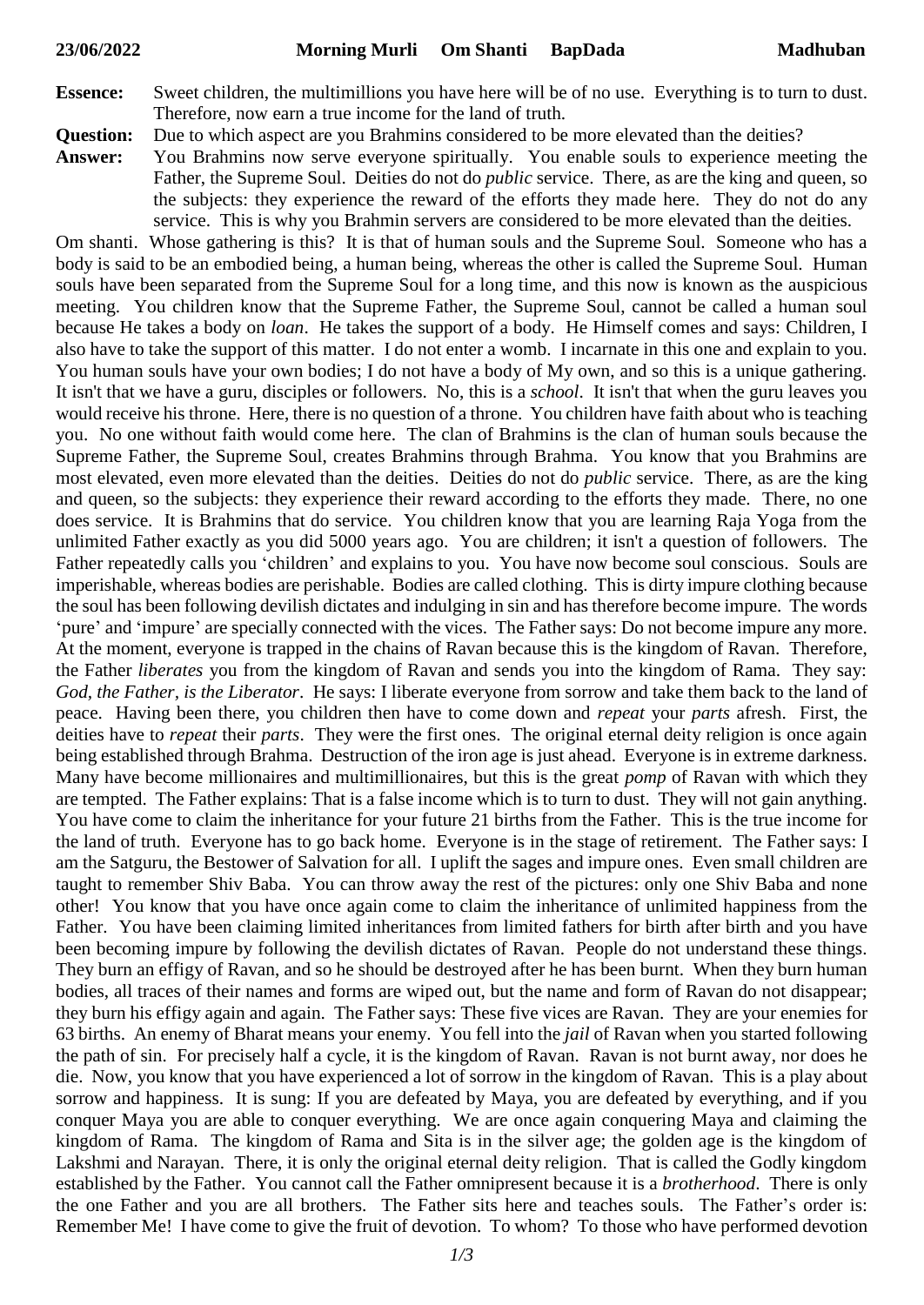from the beginning to the end. At first, you only perform devotion to one Shiv Baba. How great the Temple to Somnath is (Lord of Nectar)! You should think about how wealthy you were and how you have now become poor, worth shells. You now have the awareness of 84 births. In your consciousness, You now know what you have become from what you were. The words 'Embodiment of awareness' refer to this time. This does not mean that God came and spoke the Gita in Sanskrit. If it were in Sanskrit, you children would not understand anything. The main language is Hindi. Everything is explained to you in the language that is Brahma's language. Every cycle He explains in the same language. You know that you are sitting in front of BapDada. This family is just of Mama, Baba and the brothers and sisters, that's all. There are no other relationships. The relationship of brother and sister is only when you belong to Prajapita Brahma. In terms of souls, all are brothers. You are receiving the inheritance from the Father. You souls know that his Father has come. You were the masters of Brahmand; the Father is also the Master of Brahmand. Just as souls are incorporeal, in the same way, the Supreme Soul is also incorporeal. His name is the Supreme Father, the Supreme Soul, that is, the Soul that lives in the region far beyond. "Supreme Soul" means God. You receive the inheritance from the Father. There are no sages, saints or mahatmas here; all are children. They are claiming the unlimited inheritance from the Father. No one else can give the inheritance. The Father is the One who establishes the golden age. He constantly only gives happiness. It is not that He gives both happiness and sorrow; that is not the *law*. The Father Himself explains: I inspire you to make effort to become deities for 21 births. Therefore, He is the Bestower of Happiness. He is the Bestower of Happiness and the Remover of Sorrow. You now know who causes you sorrow. It is Ravan. This is called the vicious world. Males and females are both vicious. In the golden age, both were viceless. It was the kingdom of Lakshmi and Narayan. The kingdom is ruled lawfully. The elements work under your *orders*. There, there are no calamities. You children have had visions of establishment. Destruction definitely has to take place. On the day of Holi, they make idols and fancy images and ask each other: What will emerge out of this one's stomach? Then they reply: Missiles! You know what is *right*. Their *science* is so powerful. It is the work of intellects. There is so much arrogance of *science*. They make *aeroplanes* and so many other things etc. for happiness, but they will be led to destruction through them. In the end, they will destroy their own clan. You are incognito. You do not have a war with anyone. You do not cause sorrow for anyone. The Father says: You must not cause sorrow for anyone through your minds, words or deeds. Does the Father ever cause sorrow for anyone? He makes you into the masters of the land of happiness, and so you must give happiness to everyone. Baba has explained: If anyone says anything to you, just remain peaceful and cheerful. Stay in yoga and keep smiling, and through your power of yoga they will become quiet as well. The behaviour of the *teachers* in particular should be very good; you shouldn't have dislike for anyone. The Father says: I do not have dislike for anyone. I know that you all are impure but the *drama* is made like that. I know what such and such a person's activity is like and that his food and drink are impure. He just eats whatever is put in front of him. Everyone loves *life*. I also love *life*. You know that by having this life you have to claim your inheritance from Baba. By staying in yoga, your lifespan will increase and there will be fewer sinful actions and the lifespan of your future 21 births will then increase. The efforts through which a reward is received are made now. Through the power of yoga we become *healthy* and through knowledge we become *wealthy*. When there is *health* and *wealth*, there is happiness. If you have *wealth* but no *health*, there cannot be happiness. There are many kings who are very wealthy but are crippled and ill. It can be understood that they must have performed some sinful acts and that that is the fruit of it. The Father tells you many things, but it should not be that what you hear here is left behind as soon as you go outside. You have to imbibe knowledge. Even if you cannot remember anything else, remember Shiv Baba. Praise Him internally in a very incognito way: Baba, it never even entered my mind or my consciousness that You would come and teach us. It is not mentioned in any scriptures that the incorporeal Supreme Father, the Supreme Soul, comes to teach us. Baba, now we know. Instead of the Father's name, they have inserted the name of Krishna and made the Gita false. It cannot be the divine activities of Krishna. The Gita is the scripture of the confluence age, but they have made it belong to the copper age. The Father says: Children, renounce everything else and pay attention to your studies. If you do not stay in remembrance and do not stay busy in your studies, then it is a *waste* of *time*. Your *time* is *most valuable*, and so you should not *waste* it. You have to earn your livelihood, but you should not waste *time* in wasteful thoughts. Every *second* of yours is as *valuable* as a diamond. The Father says: Manmanabhav! *Time* spent in that brings benefit, whereas anything else is a *waste* of *time*. Keep a *chart* and see how much time you *waste*. There is only one word: Manmanabhav. For half a cycle you have a life of liberation and for half a cycle you have a life of bondage. You went into the satopradhan stage, then sato, and rajo and then tamo.